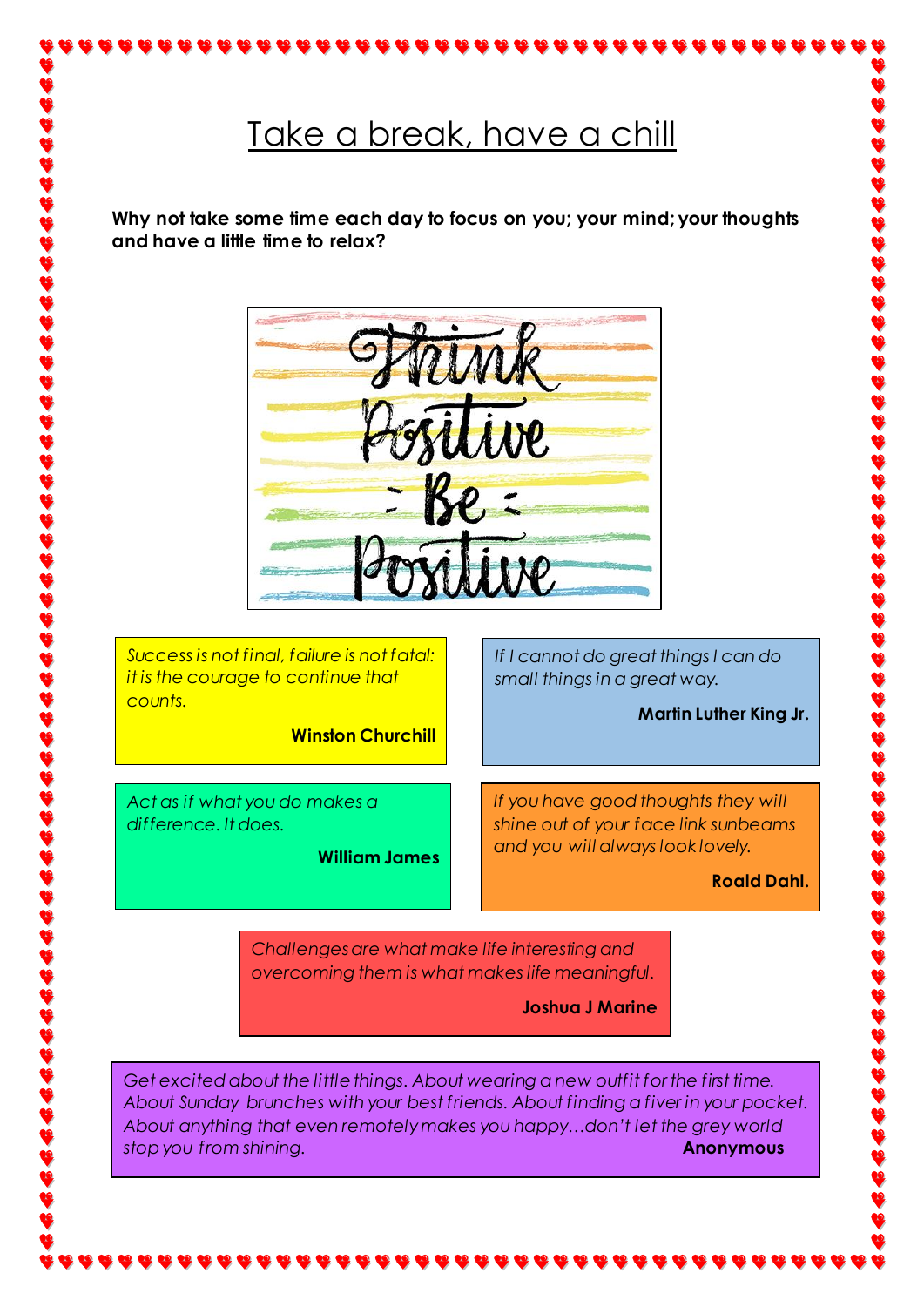

**Try these questions either on your own, or why don't you set up a household quiz and hold a tournament?! No cheating!!**

#### **Answers from last week:**

- 1. Who were Henry VIII six wives? *Catherine of Aragon, Anne of Cleves, Anne Boleyn, Catherine Howard, Jane Seymour and Catherine Parr*
- 2. What is the world's longest river? *The Amazon*
- 3. What colour is the 'black box' in an aeroplane? *Orange*
- 4. The average person does what 13 times a day? **Laugh**
- 5. The average American does what 22 times a day? *Opens a fridge door*
- 6. Coprastastaphobia is the fear of what? *Fear of constipation*
- 7. What is Johnny Depp afraid of? *Clowns*
- 8. What is the square root of 169? *13*
- 9. Name the last 3 British Prime Ministers. *Boris Johnson, Theresa May, David Cameron*
- 10.What is the biggest island in the world? *Greenland*
- 11.Who is the wife of Barack Obama? *Michelle Obama*
- 12.What political party is Boris Johnson leader of? *Conservatives/Tories*
- 13.Which American State is known as the 'Empire State'? *New York*
- 14.How many bones are there in the human body? *206 (allow answers to the nearest 10)*
- 15.What is the capital city of Wales? *Cardiff*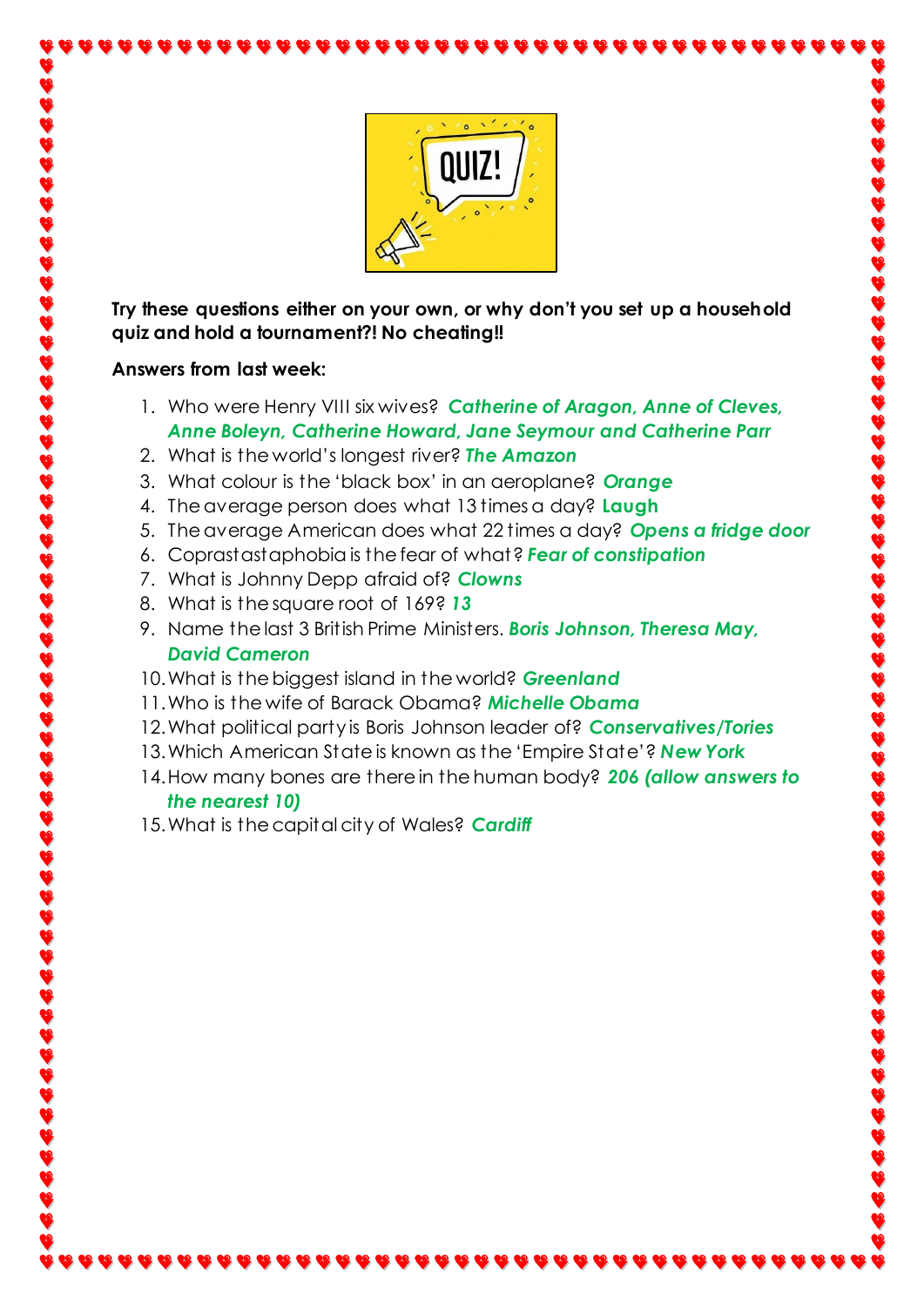

#### **Try these questions either on your own, or why don't you set up a household quiz and hold a tournament?! No cheating!!**

- 1. Name the 4 countries that make up the UK.
- 2. What does the term 'Brexit' mean?
- 3. What is the meaning of a leap year?
- 4. How many degrees are there in a circle?
- 5. How many sides does an octagon have?
- 6. What capital city is known as the city of love?
- 7. Which Geoffrey Chaucer novel contains the first link between 1st April and foolishness?
- 8. With which animal d the French best associate April Fool's Day?
- 9. An infamous BBC prank suggested what food stuff now grew on trees?
- 10. Who signs all new bills in the UK before they become a law?
- 11. What is the tallest mammal in the world?
- 12. Which city do the Simpsons live in?
- 13. What is the capital city of Italy?
- 14. Who invented the light bulb?
- 15. How many meters are there in a kilometre?

## **Answers will be revealed next week!**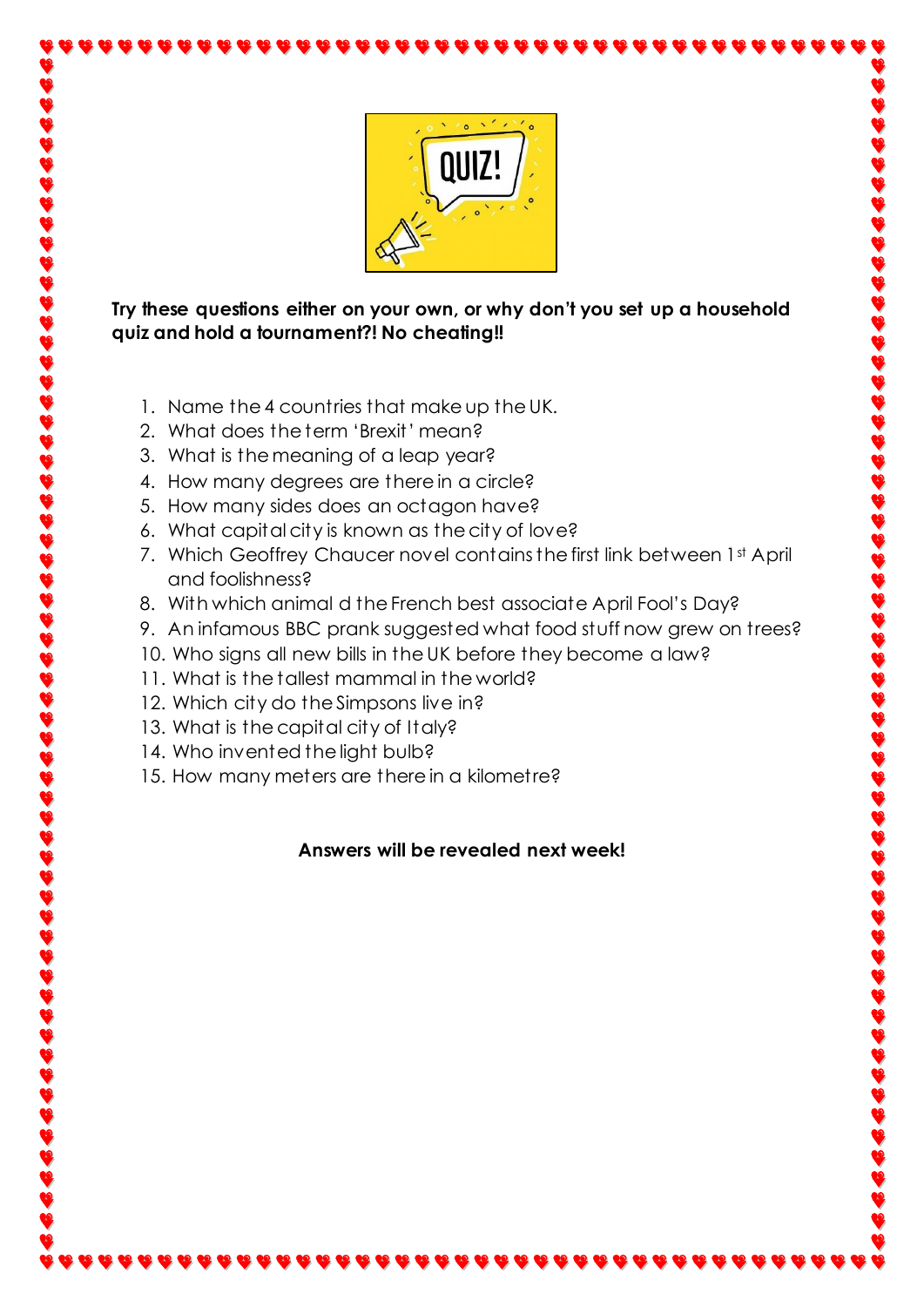

**Why not keep yourself active in the house and get yourself moving? There are some links of great and fun activities to do via Youtube!**

#### 1. **Work out with Chloe Hinnigan**

Why not join Chloe Hinnigan for a 30 minute work out every Monday, Wednesday and Friday at 6pm. Chloe is Miss Hinnigan's sister and is doing workouts at home to keep people active. Did you know that even your teachers are getting involved? You can find Chloe's work outs on social media

Instagram: @chloehinniganx Facebook: @chloehinnigan Youtube: [https://www.youtube.com/channel/UCQi1FY6oMlpXYSChCovilf](https://www.youtube.com/channel/UCQi1FY6oMlpXYSChCovilfQ)Q

## 2. **The 2.6 Challenge**

The 2.6 Challenge was set up to support charities at the moment and raise money. But why not just complete the challenge for yourself? You can walk 2.6 miles, dance for 26 minutes, work out for 26 minutes…get the idea of the numbers? There are some ideas on Newsround below:

<https://www.bbc.co.uk/newsround/52419127>

#### 3. **Yoga**

Yoga is said to not only help your body physically, but mentally too. It reduces your cortisol levels which leads to stress by helping you concentrate on your mind and your breathing. Why not try "Yoga for teens" on Youtube to help keep those stress levels down.

<https://www.youtube.com/watch?v=7kgZnJqzNaU>



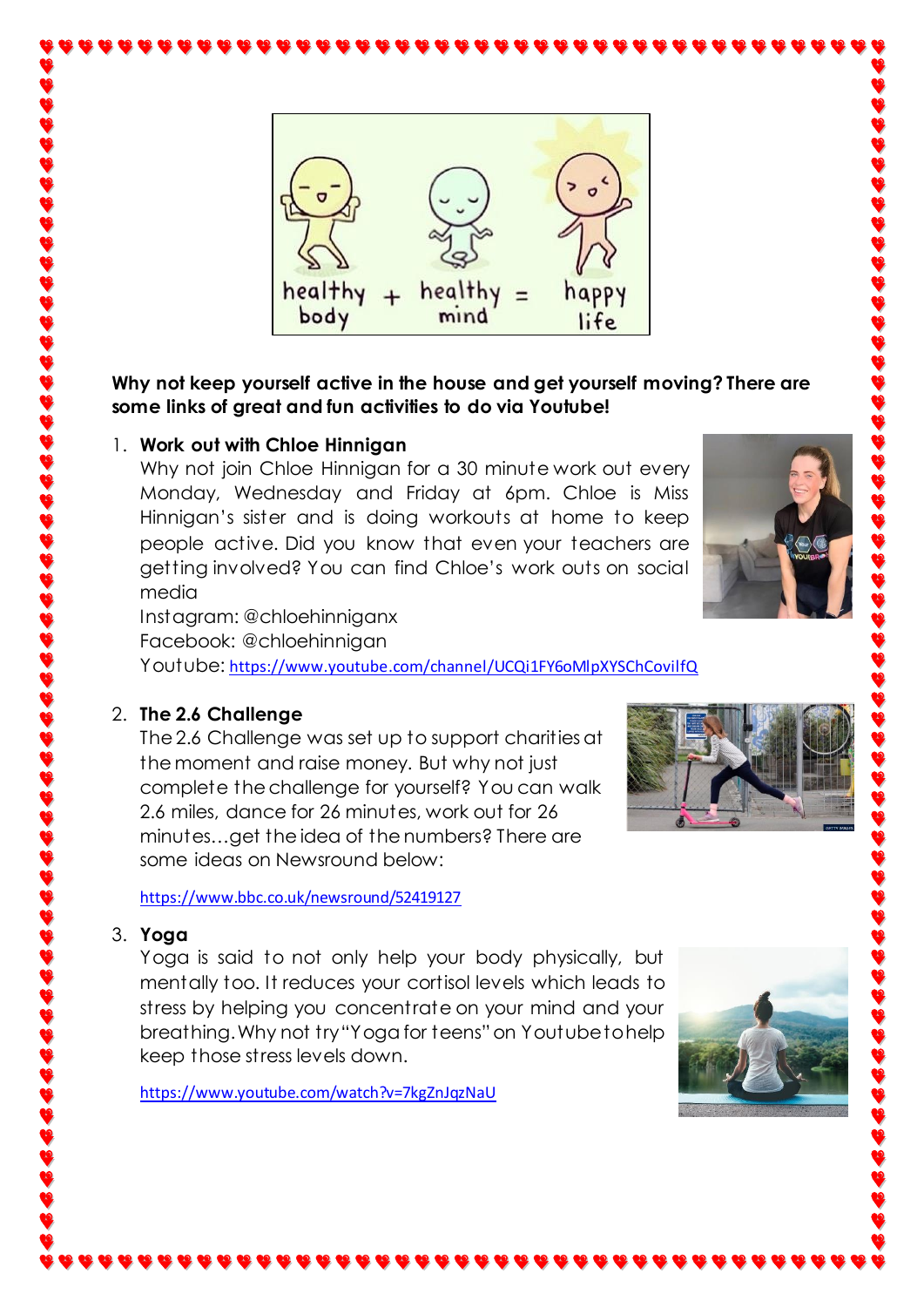

#### **Why not watch some videos to clear your mind? There are some lovely ones on the links below:**

Motivational film by Disney: <https://www.youtube.com/watch?v=QQCjmI4MW-E>

Obama sings *'Call Me Maybe'*: <https://www.youtube.com/watch?v=hX1YVzdnpEc>

Cute animals: <https://www.youtube.com/watch?v=BVEuGSoDMOA>

Grandson and Grandma Tik Tok: <https://www.youtube.com/watch?v=XbgO-bOxOoI>

Emile Sandé '*Shine'*: <https://www.youtube.com/watch?v=Qmdwu9whwT0>

**Meditation** is said to clear the mind and bring a sense of calm into your life. Why not try a 10 minute meditation each day. A new video will be sent each week. This week's theme is: **Letting Go**:

[https://www.youtube.com/watch?v=syx3a1\\_LeFo](https://www.youtube.com/watch?v=syx3a1_LeFo)

# **Why not try a daily activity? Some ideas are below:**

- 1. Download the mindfulness app called CALM on your phone.
- 2. Look at the last 20 photos on your phone and think about how they make you feel.
- 3. Visit Nasa.gov and watch the International Space Station on Ustream.
- 4. Draw and colour a rainbow for our NHS.
- 5. Write down three positive things that have come out of your time at home.